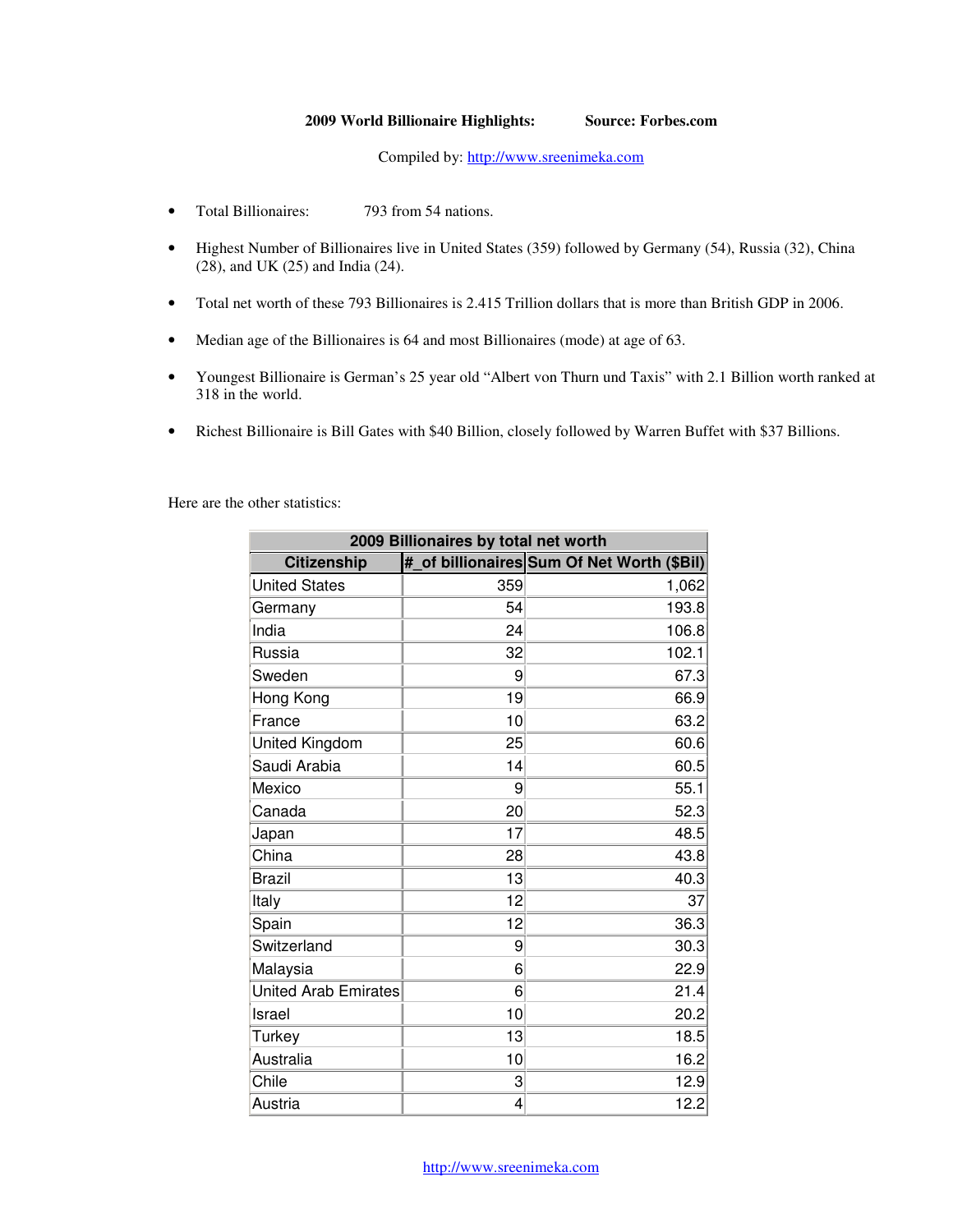| 2009 Billionaires by total net worth |                |                                            |
|--------------------------------------|----------------|--------------------------------------------|
| <b>Citizenship</b>                   |                | # of billionaires Sum Of Net Worth (\$Bil) |
| Kuwait                               | 4              | 11.5                                       |
| Taiwan                               | 5              | 10.5                                       |
| Ireland                              | 5              | 10                                         |
| Netherlands                          | 3              | 8.4                                        |
| Egypt                                | 3              | 7.8                                        |
| Norway                               | $\overline{4}$ | 7.6                                        |
| South Africa                         | 3              | 7.5                                        |
| Singapore                            | 2              | 7.4                                        |
| Indonesia                            | 5              | 7.4                                        |
| Thailand                             | 3              | $7.\overline{1}$                           |
| South Korea                          | 4              | 6.8                                        |
| Ukraine                              | 4              | 6.7                                        |
| New Zealand                          | 3              | 6.5                                        |
| Colombia                             | $\overline{c}$ | 6.4                                        |
| <b>Czech Republic</b>                | 1              | 6                                          |
| Venezuela                            | $\overline{c}$ | 5.8                                        |
| Lebanon                              | 3              | 5.1                                        |
| Portugal                             | $\overline{c}$ | 4.3                                        |
| Philippines                          | $\overline{c}$ | 4.1                                        |
| Cyprus                               | 1              | 4                                          |
| Greece                               | 1              | 3.8                                        |
| Nigeria                              | 2              | 3.7                                        |
| Belgium                              | $\overline{c}$ | 3.6                                        |
| Denmark                              | $\overline{c}$ | 3.1                                        |
| Kazakhstan                           | $\overline{c}$ | 2.2                                        |
| Romania                              | 1              | 1.8                                        |
| Argentina                            | $\mathbf{1}$   | 1.8                                        |
| Poland                               | $\mathbf 1$    | 1                                          |
| Iceland                              | 1              | 1                                          |
| Monaco                               | $\mathbf{1}$   | 1                                          |